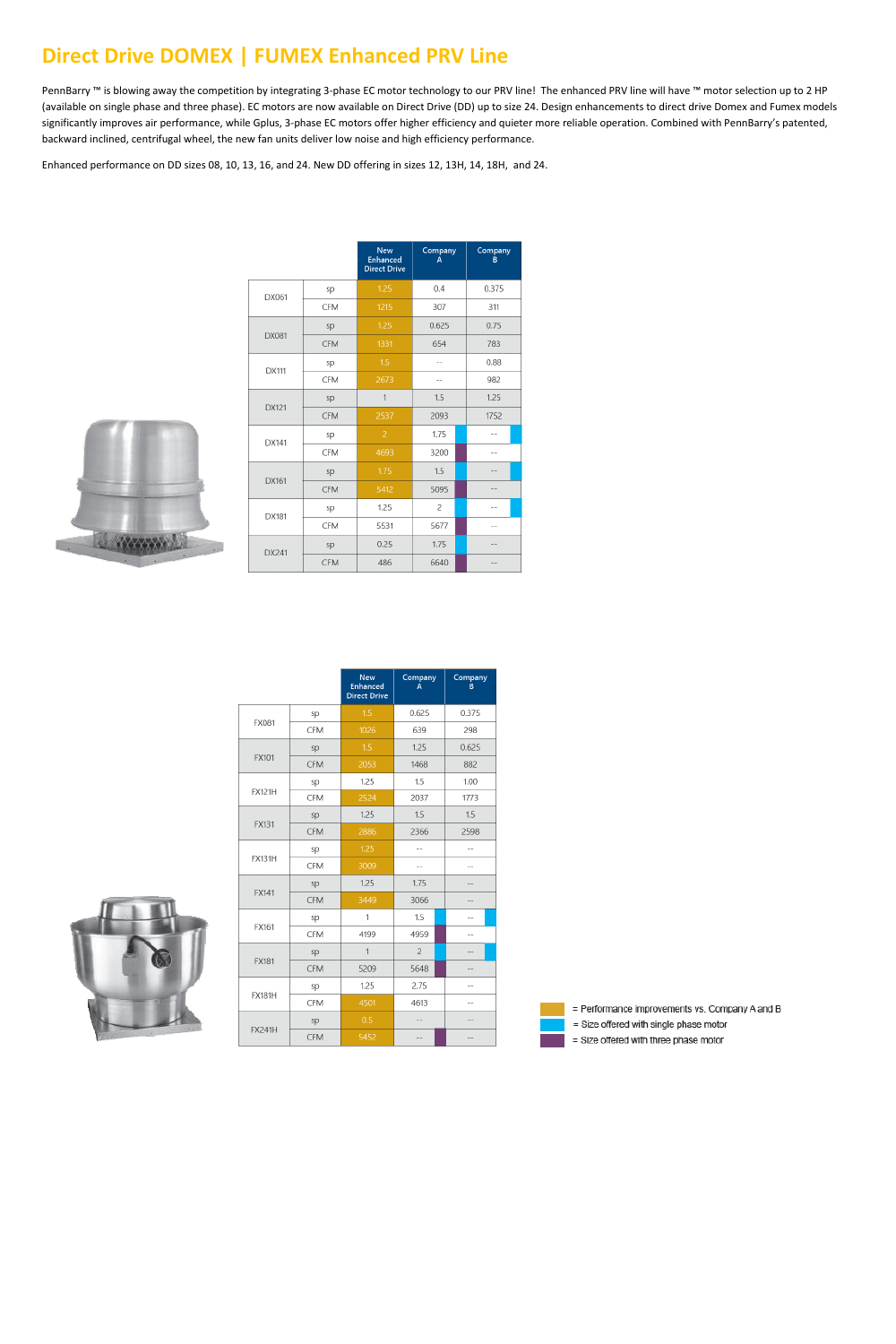# **Green Plus Electronically Commutated Motor(ECM)**

The Green Plus (GP) option utilizes EC motors to provide significantly greater efficiency, flexibility, and controllability over standard direct drive permanent split capacitor (PSC) motors. Using the included potentiometer, the Green Plus motors can be turned down to as low as 80% the max operating speed while maintaining 90% efficiency through the operating range. Additionally, the Green Plus can accept 0-10V input to tie to building management systems, not only allowing for savings in direct fan energy consumption but reducing the exhaust of conditioned air during off peak hours as well. All Green Plus motors come in open enclosure for usage with 115V-208V/230V, single phase, 50/60 Hz applications.

New enhanced Power Roof Ventilator line offers:

## **Fumex**

|             | HP  | 1-Phase                  |                          |                 |  |
|-------------|-----|--------------------------|--------------------------|-----------------|--|
| Model       |     | <b>ODP</b><br>110-120V   | TE.<br>110-120V          | TE.<br>208-480V |  |
| FX08VGP     | 1/6 | $\overline{\phantom{a}}$ | $\mathsf X$              | $\mathsf X$     |  |
| FX08S/RGP   | 1/6 |                          | $\mathsf X$              | $\mathsf X$     |  |
| FX08QGP     | 1/6 |                          | $\mathsf X$              | $\mathsf X$     |  |
| FX10VGP     | 1/6 | $\overline{\phantom{a}}$ | X                        | $\times$        |  |
| FX10S/RGP   | 1/6 | $\overline{\phantom{a}}$ | $\mathsf X$              | $\mathsf X$     |  |
| FX10QGP     | 1/6 | $\overline{\phantom{a}}$ | $\mathsf X$              | $\mathsf X$     |  |
| FX11V/S/RGP | 1/6 |                          | $\mathsf X$              | $\mathsf X$     |  |
| FX11QGP     | 1/4 |                          | $\mathsf X$              | $\mathsf X$     |  |
| FX13V/S/RGP | 1/6 |                          | $\mathsf X$              | $\mathsf X$     |  |
| FX13QGP     | 1/4 | $\overline{\phantom{a}}$ | X                        | X               |  |
| FX16VGP     | 1/6 | $\overline{\phantom{a}}$ | $\mathsf X$              | $\mathsf X$     |  |
| FX16S/RGP   | 1/3 | $\mathsf X$              | X                        | $\mathsf X$     |  |
| FX16Q1GP    | 1/2 | $\mathsf X$              | X                        | $\mathsf X$     |  |
| FX16Q2GP    | 3/4 | $\mathsf X$              | $\overline{\phantom{a}}$ | $\mathsf X$     |  |
| FX18VGP     | 3/4 | $\mathsf X$              | X                        | $\mathsf X$     |  |

#### **Domex**

|             | HP  | 1-Phase                  |                 |                |  |
|-------------|-----|--------------------------|-----------------|----------------|--|
| Model       |     | <b>ODP</b><br>110-120V   | TE.<br>110-120V | TE<br>208-460V |  |
| DX08VGP     | 1/6 |                          | $\mathsf{X}^-$  | $\mathsf{X}$   |  |
| DX08S/RGP   | 1/6 |                          | $\mathsf X$     | $\mathsf X$    |  |
| DX08QGP     | 1/6 | $\blacksquare$           | $\mathsf{X}^-$  | $\mathsf{X}$   |  |
| DX10VGP     | 1/6 | $\sim$                   | X               | $\mathsf X$    |  |
| DX10S/RGP   | 1/6 | $\overline{\phantom{a}}$ | $\mathsf{X}^-$  | $\mathsf{X}$   |  |
| DX10QGP     | 1/6 | $\blacksquare$           | X               | $\mathsf X$    |  |
| DX11V/S/RGP | 1/6 | $\sim$                   | $\mathsf{X}^-$  | $\mathsf X$    |  |
| DX11QGP     | 1/4 | $\sim$                   | $\mathsf X$     | $\mathsf X$    |  |
| DX13V/S/RGP | 1/6 |                          | $\mathsf X$     | $\mathsf{X}$   |  |
| DX13QGP     | 1/4 | $\sim$                   | $\mathsf{X}$    | $\mathsf X$    |  |
| DX16VGP     | 1/6 | $\sim$                   | $\mathsf{X}^-$  | $\mathsf{X}$   |  |
| DX16S/RGP   | 1/3 | $\mathsf X$              | $\mathsf{X}$    | $\mathsf X$    |  |
| DX16Q1GP    | 1/2 | $\mathsf X$              | $\mathsf{X}^-$  | $\mathsf{X}$   |  |
| DX16Q2GP    | 3/4 | $\mathsf{X}$             | ۰.              | $\mathsf{X}$   |  |

| . .<br>- | DX18VGP | -374 |  |  |  |
|----------|---------|------|--|--|--|
|----------|---------|------|--|--|--|